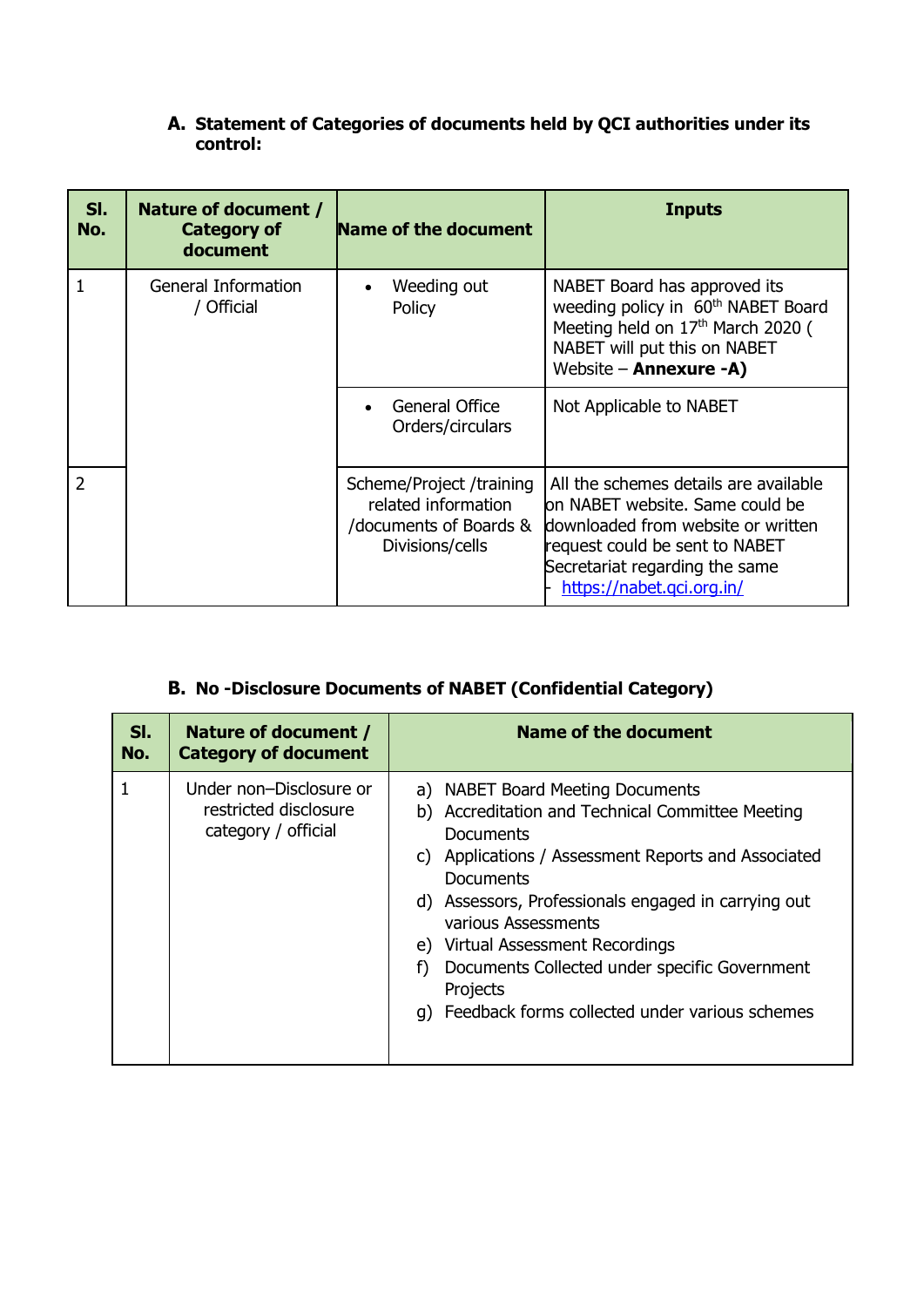#### **Annexure - A**

### **Weeding Policy of NABET (As Approved by NABET Board in 60th NABET Board Meeting held on 17th March 2020)**

- 1. The record Retention Time proposed as 6 years or so as per contractual/ Scheme/ Vertical/ Legal Requirements. CEO also ensures that the requirements of the local regulations are considered while deciding record retention period.
- 2. All records in hard copies would be held under the custody of NABET Secretariat Staff with restricted access. The records shall be kept in place which is safe from fire, pests, water leakage etc.
- 3. Obsolete records (beyond retention period) shall be disposed off through shredding, soft copies of obsolete record shall be deleted from all the storage devices.

### **Environment Division**

| S. No | <b>Category of Records</b>                     | <b>Retention Period</b>                        |
|-------|------------------------------------------------|------------------------------------------------|
| 1.    | Filing of letters from EIA Consultant          | 6 years (2 life cycle of<br>accreditation      |
| 2.    | Filing of Letters from Stakeholders (Ministry) | 6 years (preferably in soft<br>copy)           |
| 3.    | File of RTI communication and letters          | Will need to keep file for<br>future reference |
| 4.    | File of Court case document                    | Will have to keep till case is<br>sub-Judice   |

#### **Lean – MSME Division**

| S. No | <b>Category of Records</b>            | <b>Retention Period</b>                             |
|-------|---------------------------------------|-----------------------------------------------------|
| 1.    | MoU, POA and SPV Document             | 6 years after completion of<br>Project              |
| 2.    | <b>Bidding Documents</b>              | 6 years after completion of<br>Project              |
| 3.    | <b>Assessment Document</b>            | 6 years after completion of<br>Project in soft copy |
| 4.    | <b>Files of Clusters</b>              | 6 years after completion of<br>Project              |
| 5.    | File of RTI communication and letters | Will need to keep file for<br>future reference      |